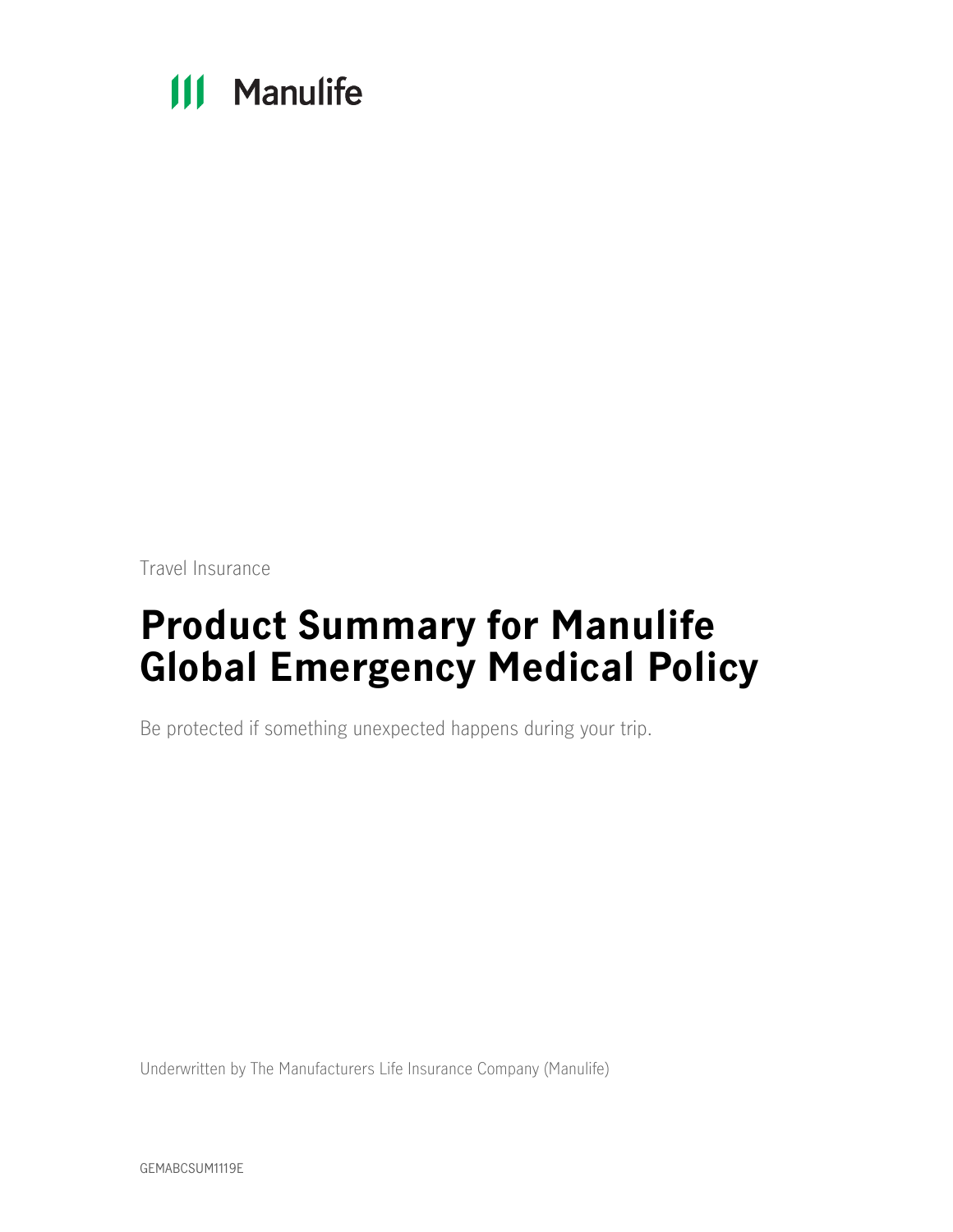### <span id="page-1-0"></span>**HOW TO CONTACT US**

#### **Insurer Manulife**

Registered with Autorité des marchés financiers under client number 2000737614

Address: Affinity Markets

250 Bloor Street East Toronto, ON M4W 1E5 Telephone: 1-866-298-2722 Email: manulifeglobal@manulife.com Website: [manulife.ca](http://manulife.ca/)

#### **First North American Insurance Company**

Registered with Autorité des marchés financiers under client number 2000998244

Address: Affinity Markets 250 Bloor Street East

Toronto, ON M4W 1E5

Telephone: 1-866-298-2722 Email: manulifeglobal@manulife.com Website: [manulife.ca](http://manulife.ca/)

| <b>Travel Agency</b> | Name      | $\leftarrow$ Your travel agency is required to provide you with            |  |  |
|----------------------|-----------|----------------------------------------------------------------------------|--|--|
| (Distributor)        | Address   | this information.                                                          |  |  |
|                      | (Email)   |                                                                            |  |  |
|                      | Telephone |                                                                            |  |  |
|                      | Fax       |                                                                            |  |  |
|                      |           |                                                                            |  |  |
|                      |           |                                                                            |  |  |
| Autorité des         |           | Quebec residents: The Autorité des marchés financiers can provide you with |  |  |

### **marchés financiers**

Quebec residents: The Autorité des marchés financiers can provide you with information about your insurer's or your insurance distributor's obligations. Website: [lautorite.qc.ca](https://lautorite.qc.ca/)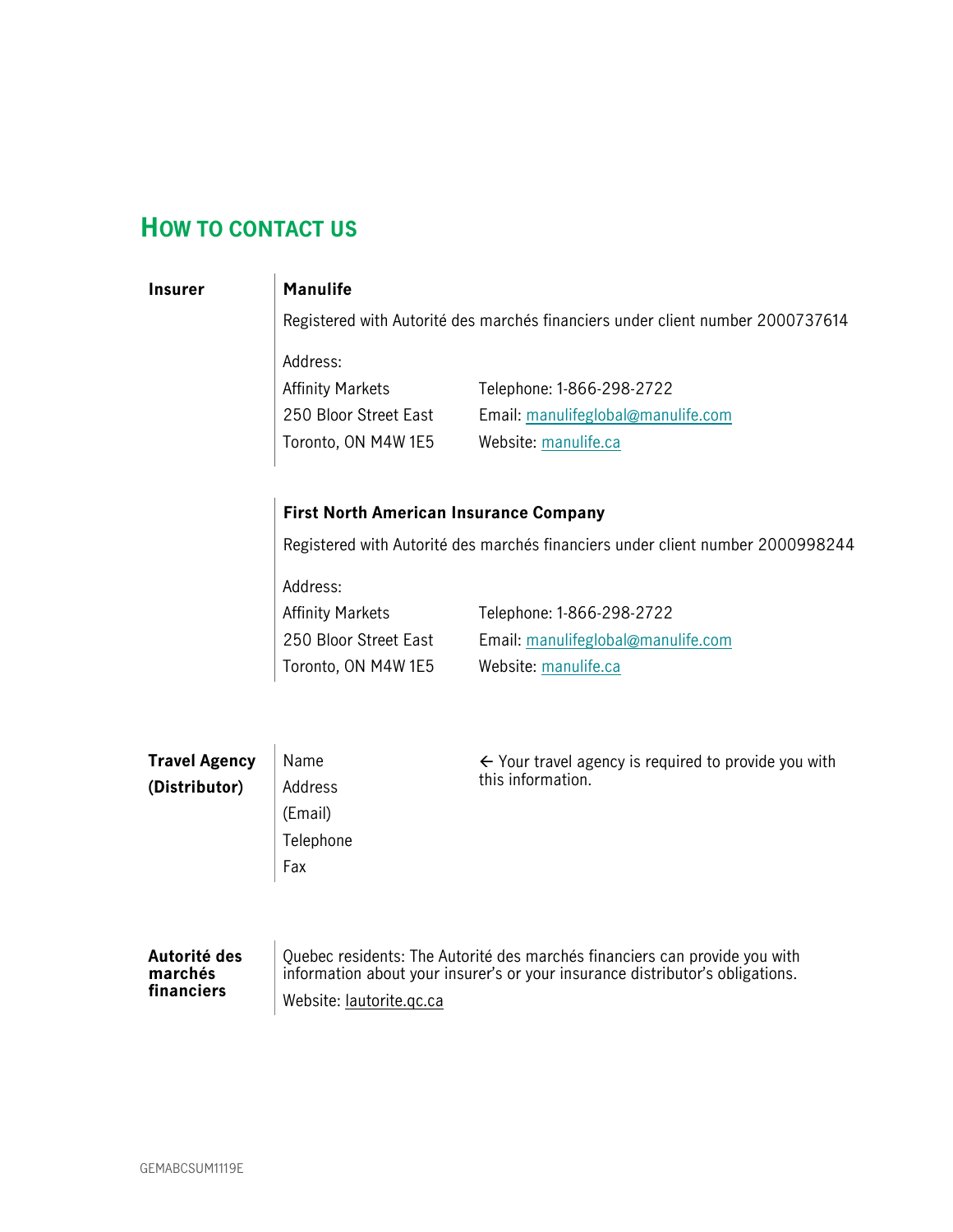### <span id="page-2-0"></span>**RULES FOR REVIEWING THIS SUMMARY**

#### <span id="page-2-1"></span>**"You" can refer to many people**

When referring to "you," we mean the person who purchased the insurance and any other insured person, unless the context states otherwise.

#### <span id="page-2-2"></span>**"Trip" has a specific meaning**

The word "trip" refers to the period beginning on the *departure date* and ending on the return date shown in your *confirmation*.

#### <span id="page-2-3"></span>**Words in** italics **have a specific meaning**

Words and expressions in *italics* are defined at the end of the guide (see Section [9. Definitions\)](#page-15-0). Read these definitions if you have any questions.

#### <span id="page-2-4"></span>**This is a summary**

Review the sample policy for complete details. You can get a copy from your travel agency, on the website where you buy your insurance, or [online.](https://www.igoinsured.com/travelcontent/?file=MS-MC_MS-EMU_policyEMED.pdf)

### <span id="page-2-5"></span>**THINGS TO CONSIDER**

#### <span id="page-2-6"></span>**Before you buy this insurance**

- Do you, and all the people you want to insure, meet **all** the eligibility requirements? If not, you might not be covered. To make sure, read Section [1. Who can purchase this insurance](#page-4-0)  [\(eligibility requirements\)](#page-4-0).
- $\checkmark$  Do you, or any of the people you want to insure, have a *medical condition* that is not stable? If so, expenses relating to the *medical condition* may not be covered.

#### <span id="page-2-7"></span>**Before you travel**

- $\checkmark$  Do all insured people still meet all eligibility requirements? Otherwise, exclusions may apply. Check before you leave.
- $\checkmark$  Have there been any changes in the health of any insured people since you purchased your insurance? If so, exclusions may apply.

### <span id="page-2-8"></span>**DON'T FORGET**

#### <span id="page-2-9"></span>**Don't make false statements**

If you make a false statement or if you fail to declare certain information before or during the coverage period, we may cancel your coverage.

#### <span id="page-2-10"></span>**10 days to change your mind**

You have the right to cancel your insurance at no cost within 10 days of purchasing it. To find out more, read [Section 8. Your right to terminate insurance.](#page-14-0)

#### <span id="page-2-11"></span>**Don't leave without paying**

You're not covered until you pay your insurance premium.

**Note:** The insurance does not provide any temporary coverage.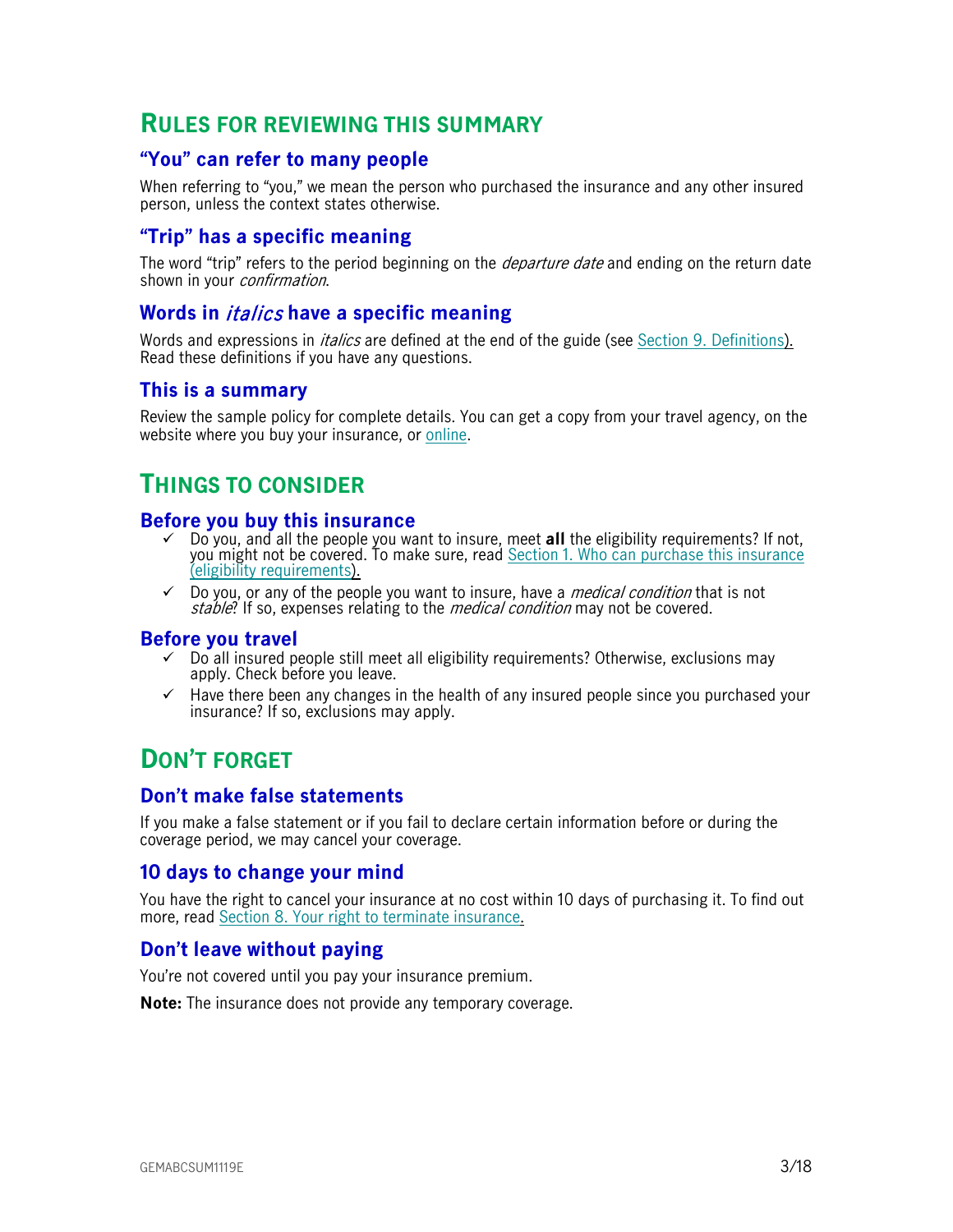#### **TABLE OF CONTENTS**

|    | "You" can refer to many people<br>"Trip" has a specific meaning<br>Words in <i>italics</i> have a specific meaning<br>This is a summary                                                                                                     | 3333                                     |
|----|---------------------------------------------------------------------------------------------------------------------------------------------------------------------------------------------------------------------------------------------|------------------------------------------|
|    |                                                                                                                                                                                                                                             | 3                                        |
|    | Before you buy this insurance<br>Before you travel                                                                                                                                                                                          | $\frac{3}{3}$                            |
|    |                                                                                                                                                                                                                                             | 3                                        |
|    | Don't make false statements<br>10 days to change your mind<br>Don't leave without paying                                                                                                                                                    | 3<br>3<br>3                              |
| 1. |                                                                                                                                                                                                                                             | 5                                        |
|    | Requirements for purchasing this insurance<br>If you don't meet the eligibility requirements                                                                                                                                                | $\frac{5}{5}$                            |
| 2. |                                                                                                                                                                                                                                             |                                          |
|    | You<br>Your family, if you selected the family coverage option                                                                                                                                                                              | 5<br>6                                   |
| 3. |                                                                                                                                                                                                                                             |                                          |
|    | While travelling<br>Staying longer than planned?<br>Have your travel dates changed?<br>Maximum trip duration                                                                                                                                | 6<br>6<br>6<br>$\overline{6}$            |
| 4. |                                                                                                                                                                                                                                             |                                          |
| 5. |                                                                                                                                                                                                                                             |                                          |
|    |                                                                                                                                                                                                                                             |                                          |
|    | Requirements to qualify for this coverage<br>Covered maximum: \$5 million<br>Covered expenses<br><b>Exclusions for Emergency Medical</b>                                                                                                    | 8<br>$\overline{8}$<br>10                |
|    | STANDBYMD <sup>™</sup> MEDICAL CONCIERGE SERVICES                                                                                                                                                                                           | 12                                       |
|    |                                                                                                                                                                                                                                             | 12                                       |
|    | Covered expenses<br>Aggregate compensation limit<br>Exclusions for Act of Terrorism Coverage                                                                                                                                                | 12<br>12<br>12                           |
| 6. |                                                                                                                                                                                                                                             | 13                                       |
|    | What is included in the premium<br>Other fees and costs                                                                                                                                                                                     | 13<br>13                                 |
|    | HOW TO MAKE A CLAIM                                                                                                                                                                                                                         | 14                                       |
|    |                                                                                                                                                                                                                                             |                                          |
|    | Supporting receipts and documents<br>We pay within 30 days if your claim is approved                                                                                                                                                        | 14<br>14                                 |
|    | YOUR LEGAL RIGHTS IF YOU DISAGREE WITH OUR DECISION OR WANT TO FILE A COMPLAINT  15                                                                                                                                                         |                                          |
|    | You can ask us to reconsider your claim<br>1.<br>You can contact the OmbudService for Life & Health Insurance<br>2.<br>Quebec residents can contact the Autorité des marchés financiers<br>3.<br>You can appeal our decision in court<br>4. | 15<br>$\frac{15}{15}$<br>$\frac{15}{15}$ |
| 8. |                                                                                                                                                                                                                                             | 15                                       |
|    | Within 10 days after purchasing your insurance: full refund<br>No refund in other cases                                                                                                                                                     | $\frac{15}{15}$                          |
| 9. |                                                                                                                                                                                                                                             | 16                                       |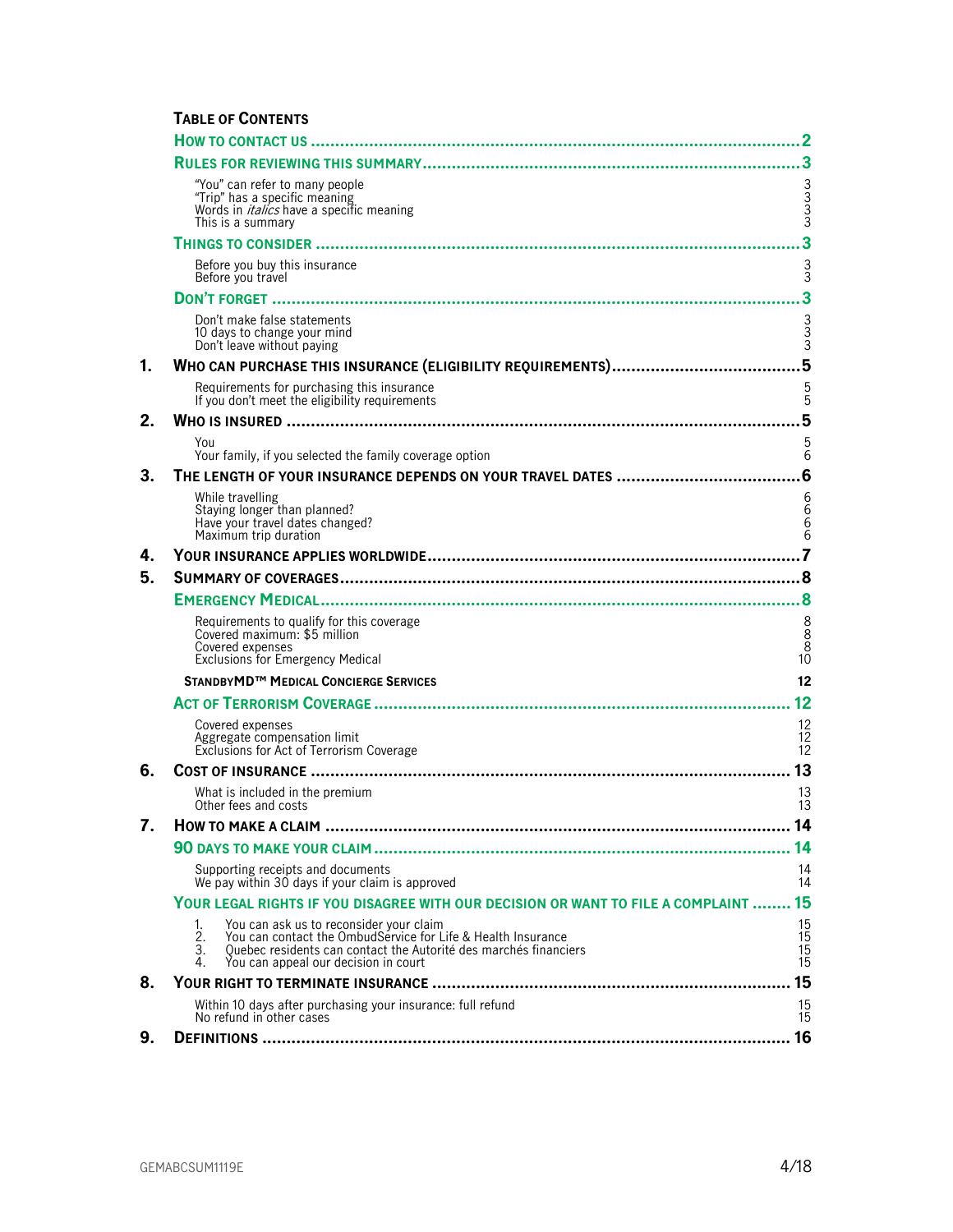### <span id="page-4-0"></span>**1. WHO CAN PURCHASE THIS INSURANCE (ELIGIBILITY REQUIREMENTS)**

### <span id="page-4-1"></span>**Requirements for purchasing this insurance**



You can purchase this insurance if you, and any people you want to insure, meet all the following requirements:

- $\checkmark$  You live in Canada.
- $\checkmark$  You're covered under a *government health insurance plan* (such as RAMQ) for the entire duration of your trip
- $\checkmark$  You purchased this travel insurance for the entire duration of your trip.
- $\checkmark$  If you are 60 years of age or older, you must complete a medical *questionnaire* and meet the requirements on the *questionnaire*.

You are not eligible for this coverage if:

- **x** You were advised by a *physician* not to travel.
- You have been diagnosed with a terminal illness with less than 6 months to live.
- **x** You have a kidney condition that requires dialysis.
- You have used home oxygen during the 12 months before you applied for this insurance.
- You are 60 years of age or older and do not meet the requirements on the medical questionnaire.

#### <span id="page-4-2"></span>**If you don't meet the eligibility requirements**

You must meet all these requirements, and each person you want to insure must also meet them. If you don't meet the eligibility requirements:

- you will not be able to purchase the coverage; or
- we will cancel the insurance; or
- your claim will be denied.

Additionally, if you lose your coverage under a *government health insurance plan*, your maximum Emergency Medical benefit reduces to \$25,000 for all eligible expenses combined

<span id="page-4-3"></span>If you don't meet all eligibility requirements for this plan, there might be other travel insurance products with different eligibility requirements. Speak to your travel agent.

### **2. WHO IS INSURED**

<span id="page-4-4"></span>**You**

You are insured if:

- You meet all the eligibility requirements.
- You have paid the insurance premium.
- Your *confirmation* shows that you are an insured person.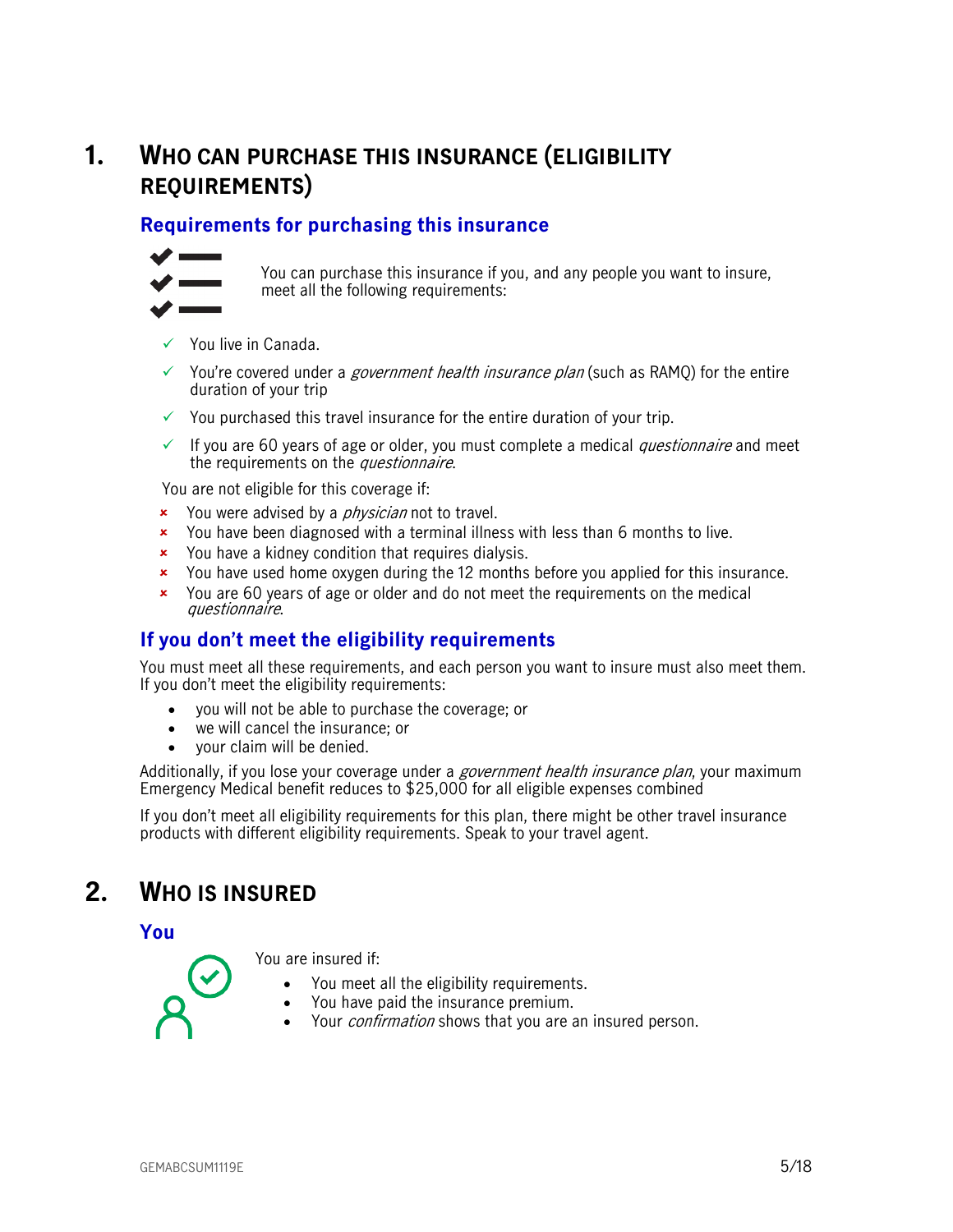#### <span id="page-5-0"></span>**Your family, if you selected the family coverage option**



Your *spouse, children,* and *grandchildren* have the same coverage as you if you purchased the family coverage option.

The following people qualify under the family coverage option:

- two adults under age 60
- vour *children* or *grandchildren*, if they are 31 days old or older

#### **REQUIREMENTS**

To be eligible for family coverage, each member of your family must:

- $\checkmark$  meet all the eligibility requirements
- $\checkmark$  be named in your *confirmation*
- $\checkmark$  travel with you

<span id="page-5-1"></span>**Warning**: Family coverage is only available if each member of your family is under 60 years old

### **3. THE LENGTH OF YOUR INSURANCE DEPENDS ON YOUR TRAVEL DATES**

#### <span id="page-5-2"></span>**While travelling**

You are insured under Emergency Medical from the moment you leave *home* to the earlier of the date you return *home* or the expiry date shown on your *confirmation*.

#### <span id="page-5-3"></span>**Staying longer than planned?**

If you are extending your trip, you need to extend your insurance to remain covered. In some cases, you will receive an automatic extension.

For all Emergency Medical, your coverage can be extended up to:

- 72 hours if your *common carrier* is delayed
- 5 days in the event of a *medical emergency* for you or your travel companion
- the entire duration of *hospitalization*, and up to 5 days after discharge from the *hospital* if you or your travel companion are hospitalized

#### <span id="page-5-4"></span>**Have your travel dates changed?**

#### **ADJUST THE LENGTH OF YOUR INSURANCE**

Your insurance must cover the entire duration of your trip. If you leave earlier or come back later than planned, contact your travel agency to adjust the duration of your coverage.

**Important:** In some cases, you must get authorization from the Assistance Centre to change your insurance. For example, if a *medical condition* first appeared after you purchased the insurance or if you already have a claim in progress.

#### <span id="page-5-5"></span>**Maximum trip duration**

Maximum trip duration, including any extensions, is:

• 183 days, however if your *government health insurance plan* permits, it may be extended to 365 days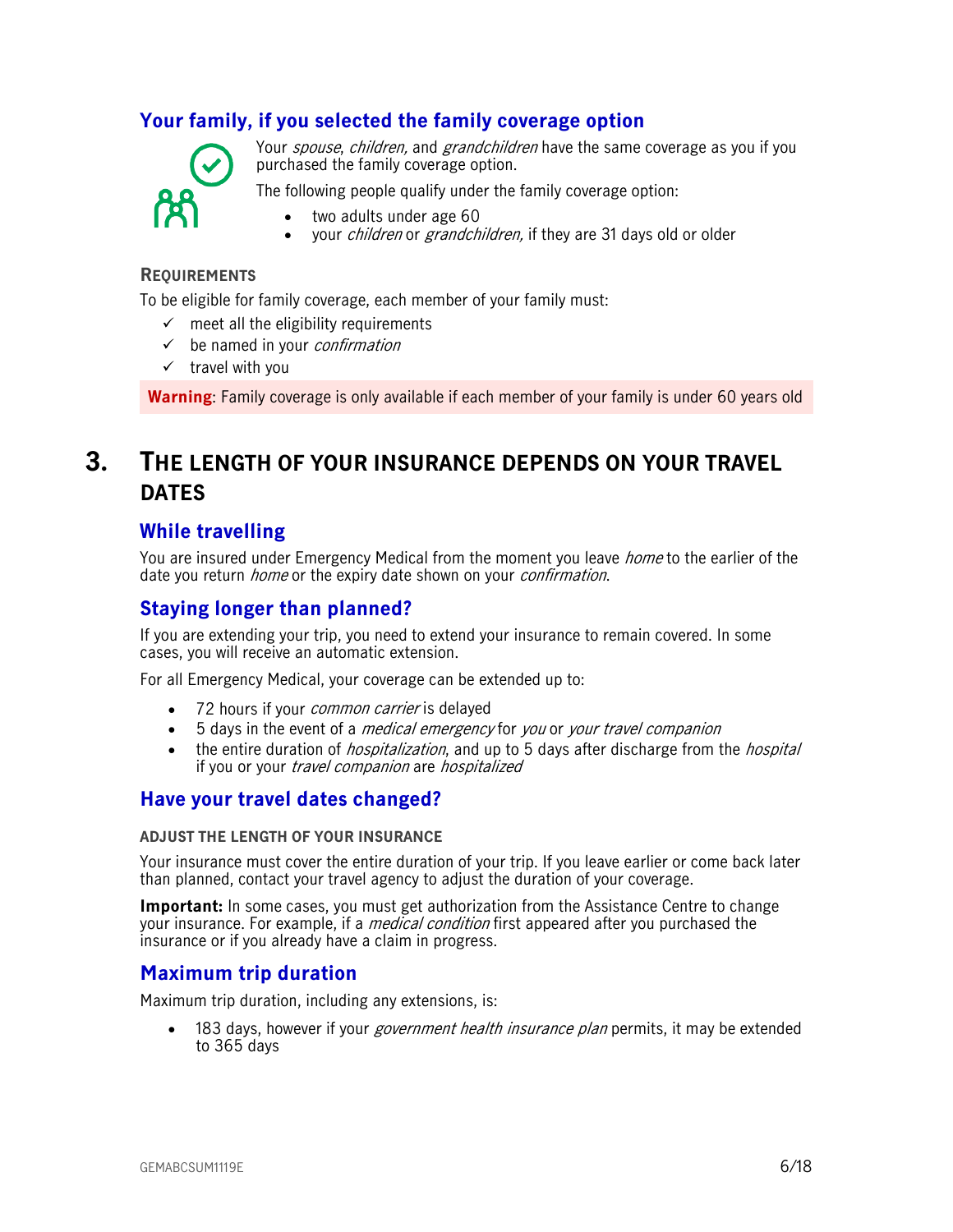### **4. YOUR INSURANCE APPLIES WORLDWIDE**

<span id="page-6-0"></span>Your insurance applies worldwide.



**Warning:** Exclusions may apply if the Government of Canada issues an advisory against travel to a certain region or country.

**Important:** Emergency Medical coverage applies only outside your province or territory of residence.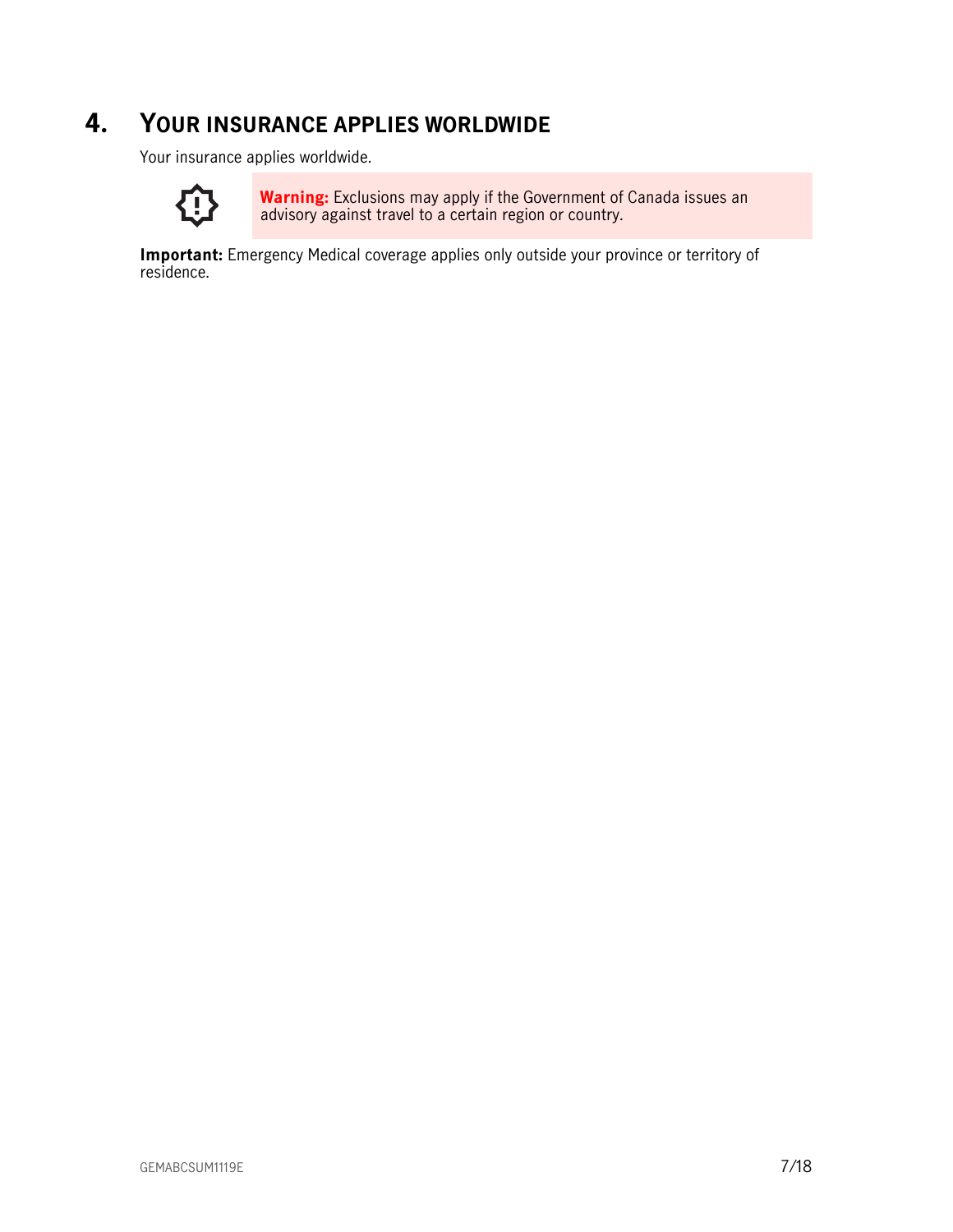### <span id="page-7-0"></span>**5. SUMMARY OF COVERAGES**

### <span id="page-7-1"></span>**EMERGENCY MEDICAL**

In the event of a *medical emergency* during your trip, we pay *reasonable and customary* expenses that you incur to receive urgent care.

#### <span id="page-7-2"></span>**Requirements to qualify for this coverage**

- You have a *medical emergency*, such as a sudden and unforeseen *medical condition* that requires immediate attention.
- $\checkmark$  Your *medical emergency* occurs during your trip.
- $\checkmark$  Your *medical emergency* occurs outside your province or territory of residence.
- $\checkmark$  Your expenses are *reasonable and customary*. This means that the expenses aren't higher than the standard fee charged by providers of similar standing in the same geographical area, when providing the same *treatment*.

**ALWAYS CALL THE ASSISTANCE CENTRE BEFORE YOU RECEIVE TREATMENT**

Before you receive emergency treatment, call the Assistance Centre so we can confirm you are covered and pre-approve any *treatment*.

**IF YOU DON'T CALL THE ASSISTANCE CENTRE, YOU ARE RESPONSIBLE FOR CERTAIN CHARGES** 

- Certain expenses are not covered if they are incurred without the authorization of the Assistance Centre. These expenses are indicated by an asterisk (\*) in the list of covered expenses.
- Other expenses may be payable up to 75% of the expense only and you may be required to pay 25% of the expense.
- If you can't call us at the time of the *medical emergency* because of your condition, call us as soon as possible or ask someone to call on your behalf.

#### <span id="page-7-3"></span>**Covered maximum: \$5 million**

We pay up to a maximum of \$5,000,000 for all claims combined.

#### <span id="page-7-4"></span>**Covered expenses**

Below is an overview of covered expenses and applicable limits. For a full list, see the [sample](https://www.igoinsured.com/travelcontent/?file=MS-MC_MS-EMU_policyEMED.pdf)  [policy.](https://www.igoinsured.com/travelcontent/?file=MS-MC_MS-EMU_policyEMED.pdf)

If an expense is followed by an asterisk (\*), you must call the Assistance Centre before you incur this expense. These expenses are not covered without prior authorization from the Assistance Centre.

#### **EXPENSES TO RECEIVE EMERGENCY MEDICAL CARE**

| Expenses incurred to receive emergency <i>treatment</i> | 100%                 |
|---------------------------------------------------------|----------------------|
| Expenses for a surgical procedure *                     | 100%                 |
| Expenses to establish a diagnosis (such as an MRI) *    | 100%                 |
| Expenses for ambulance transportation                   | 100%                 |
| Repatriation expenses *                                 | 100%                 |
| Expenses to receive professional services               | \$300 per profession |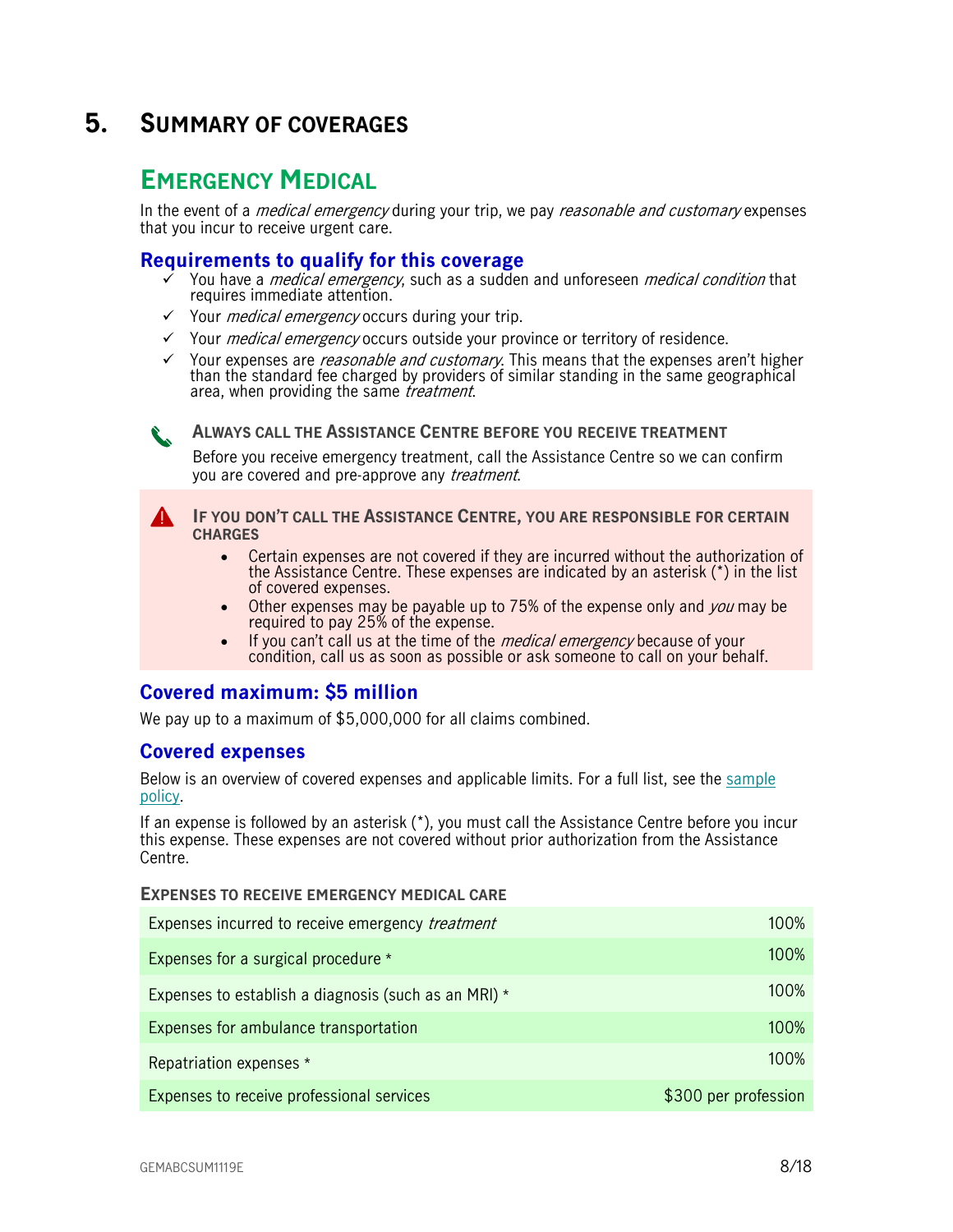Expenses for emergency dental *treatment* 

| due to an accidental blow<br>$\bullet$                                                                               | \$2,000<br>\$1,000 after your return      |
|----------------------------------------------------------------------------------------------------------------------|-------------------------------------------|
| • for relief of dental pain                                                                                          | \$300                                     |
| Expenses to return to your destination after receiving<br>emergency <i>treatment</i> in your province of residence * | Economy class airfare                     |
| Extra expenses for meals, accommodation, phone calls, and<br>taxis                                                   | \$350 per day, to a maximum of<br>\$3,500 |
| Extra <i>hospital</i> expenses (phone calls, television rental, etc.)                                                | \$50 per day, to a maximum of             |

#### **EXPENSES FOR CHILDCARE OR TO HAVE SOMEONE COME TO YOUR BEDSIDE IN THE EVENT OF HOSPITALIZATION**

| Expenses for childcare in event of <i>hospitalization</i> | \$100 per day, to a maximum of<br>\$300 |
|-----------------------------------------------------------|-----------------------------------------|
| Travel expenses to bring someone to your bedside in event | Round-trip economy class                |
| of <i>hospitalization</i> *                               | airfare $+$ \$500                       |

#### **COST OF REPLACING PRESCRIPTION DRUGS, HEARING AIDS, AND EYEGLASSES**

| Expenses to replace prescription drugs, hearing aids, or | \$50 to \$200 |
|----------------------------------------------------------|---------------|
| eyeglasses                                               |               |

#### **EXPENSES TO RETURN YOUR TRAVEL COMPANION, CHILDREN, PETS, BAGGAGE, AND VEHICLE**

| Expenses to return your <i>travel companion</i> to their <i>departure</i><br>point       | Economy class airfare |
|------------------------------------------------------------------------------------------|-----------------------|
| Expenses to return insured <i>children</i> and <i>grandchildren</i><br>under your care * | Economy class airfare |
| Expenses incurred to repatriate your pet dog or cat *                                    | \$500                 |
| Expenses to return your baggage *                                                        | 100%                  |
| Expenses to return your vehicle <i>home</i> or to the rental<br>agency *                 | $100\%$               |

#### **FUNERAL ARRANGEMENT EXPENSES IN THE CASE OF DEATH WHILE TRAVELLING**

| Travel expenses for someone to identify your body *          | Economy class airfare + \$300 |
|--------------------------------------------------------------|-------------------------------|
| Preparation of your body, burial, or cremation where you die | \$5.000                       |
| Repatriation of your body or ashes                           | $100\%$                       |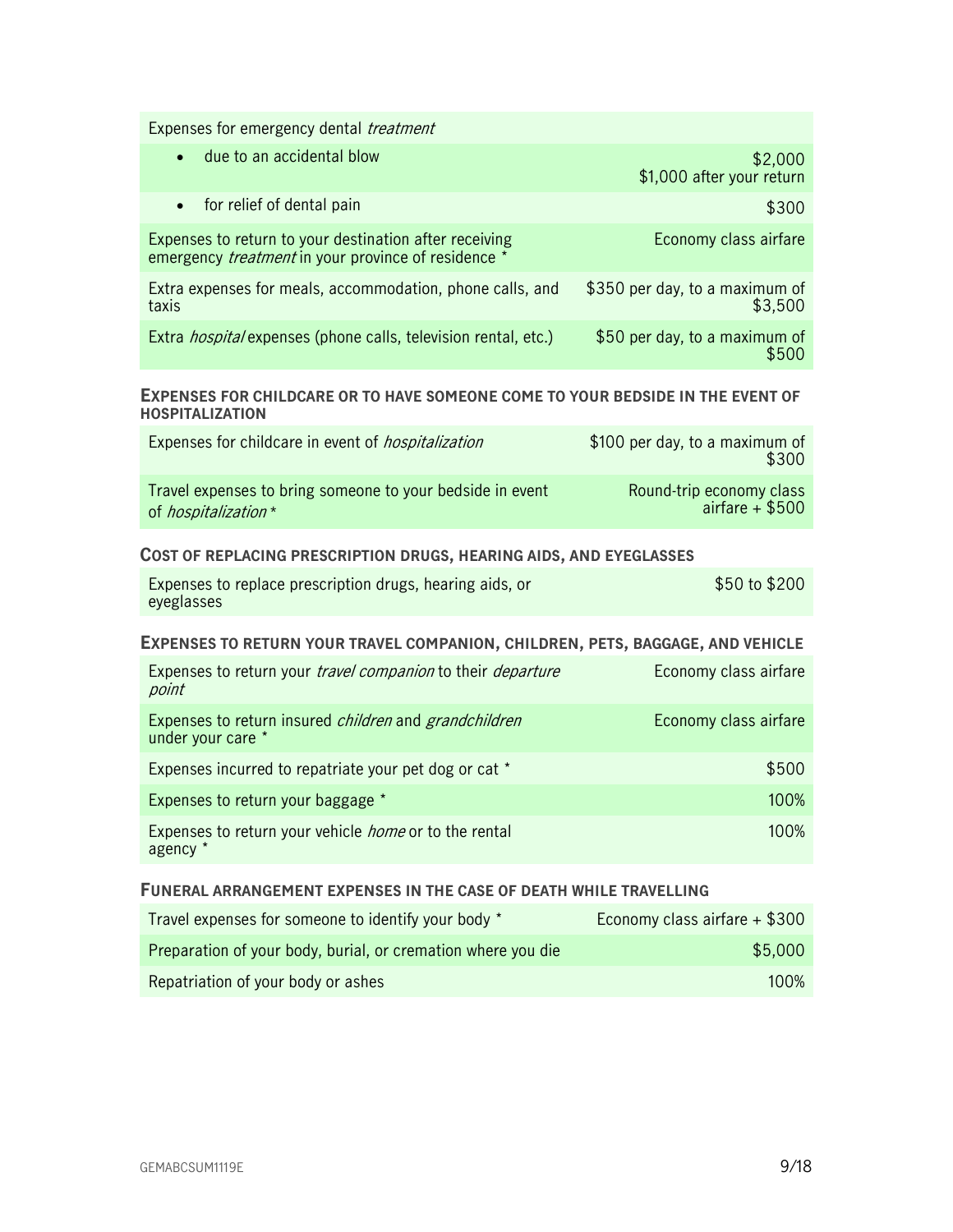### <span id="page-9-0"></span>**Exclusions for Emergency Medical**

Below is an overview of the main exclusions. For a full list, see the [sample policy.](https://www.igoinsured.com/travelcontent/?file=MS-MC_MS-EMU_policyEMED.pdf)

#### **EXPENSES RELATED TO YOUR HEALTH BEFORE YOUR TRIP**

If you:

- were 59 years of age or younger when you purchased the insurance, or
- qualified for Plan A

and you had any *medical condition* that existed before your trip, and if the *medical condition* was not *stable* in the three months before your *departure date*, you will not be covered.

If you:

- qualified for Plan B, or
- qualified for Plan C

and you had any *medical condition* that existed before your trip, and if the *medical condition* was not *stable* in the 6 months before your *departure date*, you will not be covered.

For example, your *medical condition* is not *stable* if you experience any new symptoms, or if there was any *change in medication* or *treatment* during this period.

To **check if this exclusion applies to you**, see the [sample policy.](https://www.igoinsured.com/travelcontent/?file=MS-MC_MS-EMU_policyEMED.pdf)

You are not covered for expenses relating to your *medical condition* when:

- **x** You knew or should have known that you would need *treatment* during your trip.
- \* An assessment or *treatment* for your *medical condition* was planned for after your return date.

#### **EXPENSES INCURRED WITHOUT THE AUTHORIZATION OF THE ASSISTANCE CENTRE**

 These medical procedures and/or tests are identified by an asterisk (\*) in the list of covered expenses. For example, magnetic resonance imaging (MRI or MRCP).

**COVERAGE IS LIMITED IF YOU AREN'T COVERED BY A GOVERNMENT HEALTH INSURANCE PLAN** 

 $\star$  If you aren't covered under a *government health insurance plan*, we limit our payments to \$25,000. You are responsible for any remaining charges.

#### **EXPENSES RELATING TO A BIRTH DEFECT IN YOUR CHILDREN UNDER 2 YEARS OF AGE**

For insured *children* under 2 years of age, we do not cover expenses for a *medical* condition related to a birth defect

#### **EXPENSES NOT RELATED TO URGENT AND NECESSARY MEDICAL CARE**

- services that aren't considered medically necessary by Manulife or that could wait until your return
- **\*** expenses not directly related to a *medical emergency*
- **\*** expenses if the trip was made for the purpose of investigation, diagnosis, or any treatment or alternative therapy
- **x** *treatment* you received to follow-up on a *medical condition* that has already been treated as a *medical emergency* during the trip but is no longer a *medical emergency*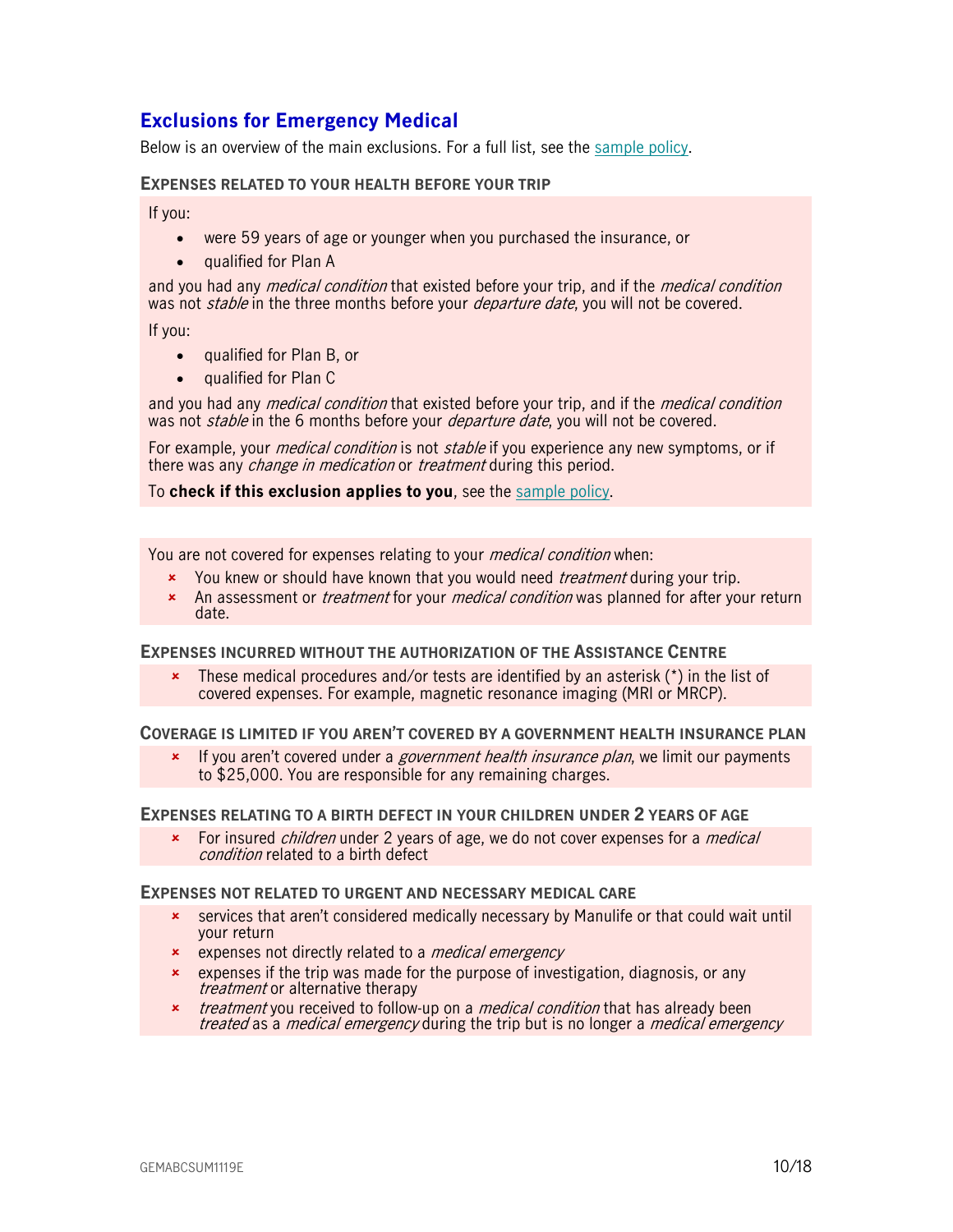#### **FURTHER EXPENSES IF YOU CHOOSE NOT TRANFER TO ANOTHER FACILITY**

**\*** further medical *treatment* if our medical advisors determine you should transfer to another facility or return to your *home* province or territory for *treatment* and you choose not to

#### **EXPENSES RELATED TO CERTAIN BEHAVIOURS**

- abusing medication, drugs, or alcohol or other substances
- self-inflicted, unless a *physician* certifies that the injuries are related to a mental disorder
- \* if the expense was related to an incident while you committed or attempted to commit a crime
- **\*** if the expense was a result of you not following a recommended or prescribed therapy or treatment

#### **EXPENSES RELATED TO PARTICIPATION IN A HAZARDOUS SPORT**

 for example, hang-gliding, mountain-climbing, or motorized speed contests. See the [sample policy](https://www.igoinsured.com/travelcontent/?file=MS-MC_MS-EMU_policyEMED.pdf) for more information.

#### **EXPENSES RELATED TO YOUR PREGNANCY**

Travel in the final months of pregnancy and the months following childbirth can be hazardous for both your health and the health of your child.

We do not cover:

- expenses related to managing pregnancy (prenatal and postnatal care)
- $\star$  expenses for a child born during the trip

We do not cover expenses related to your pregnancy if they are incurred 9 weeks before or after the expected delivery date.

For example:

- $\frac{1}{\epsilon}$  if you give birth during your trip
- **EXECT** if you have a *medical condition* related to your pregnancy or the after-effects of childbirth and the *medical condition* causes you to incur expenses during your trip

#### **EXPENSES RELATED TO MINOR MENTAL OR EMOTIONAL DISORDERS (ANXIETY)**

 $\star$  We cover expenses related to *stable* mental or emotional disorders. However, we do not cover expenses related to a condition where your *treatment* includes only mild tranquillizers or mild anti-anxiety (anxiolytic) medication, or no prescription medication at all.

#### **EXPENSES RESULTING FROM OF AN ACT OF WAR OR AN ACT OF TERRORISM**

 $\star$  We do not cover expenses incurred because of an *act of war*. We cover expenses incurred from an *act of terrorism* in limited circumstances. For more information, see the [sample policy.](https://www.igoinsured.com/travelcontent/?file=MS-MC_MS-EMU_policyEMED.pdf)

#### **EXPENSES RELATED TO A MEDICAL CONDITION IF THE GOVERNMENT OF CANADA HAS ISSUED A FORMAL WARNING**

\* If the Government of Canada issues a warning for Canadians not to travel to a certain region, and the date of the warning is before the start date of your *trip* (as shown on your *confirmation*), we do not cover expenses related to a *medical condition* specific or related to this warning if you choose to travel to that region.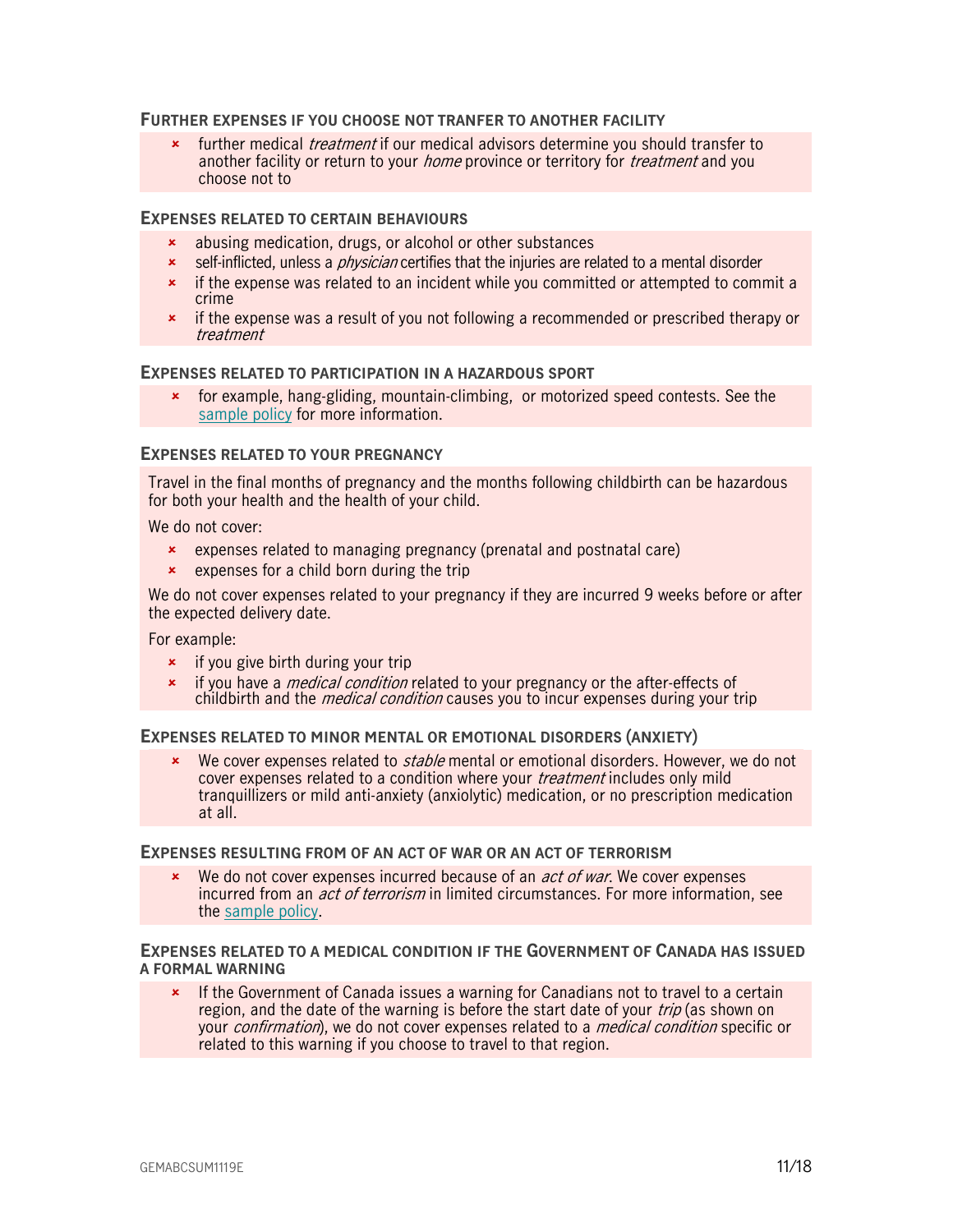### <span id="page-11-0"></span>**STANDBYMD™ MEDICAL CONCIERGE SERVICES**

StandbyMD provides access to assistance services in the event of a *medical emergency*. These services are available when you contact the Manulife Assistance Centre.

#### **ANYWHERE IN THE WORLD**

- $\checkmark$  You have phone access to a *physician* to assess your symptoms.
- $\checkmark$  You have access to a network of *physicians* who make house call visits in 141 countries and over 4,500 cities.

#### **IN THE UNITED STATES**

- If you lose or forget your prescription drugs, eyeglasses, or contact lenses, StandbyMD organizes their delivery.
- $\checkmark$  If you need an assessment or *treatment*, StandbyMD can recommend medical resources.
- $\checkmark$  A *physician* can coordinate you with an emergency room and can "fast track" you through the emergency room, where available.

<span id="page-11-1"></span>Note: This service is provided by our partner StandbyMD and not by Manulife.

### **ACT OF TERRORISM COVERAGE**

If an *act of terrorism* occurs that causes you a loss that would otherwise be payable, under this policy we pay for certain costs.

#### <span id="page-11-2"></span>**Covered expenses**

For Emergency Medical Insurance coverage:

- $\checkmark$  we will only pay benefits that are in excess of payments from all other sources such as airlines, tour operators, cruise lines, other *travel suppliers*, and other insurance coverages
- $\checkmark$  we will pay benefits for your eligible expenses, subject to the maximum coverages in this policy

#### <span id="page-11-3"></span>**Aggregate compensation limit**

Coverage is limited an aggregate amount relating to all in-force travel policies we issue. Coverage is only available for up to two *acts of terrorism* within a calendar year. For more information, see the [sample policy.](https://www.igoinsured.com/travelcontent/?file=MS-MC_MS-EMU_policyEMED.pdf)

|                                                            | <b>EMERGENCY MEDICAL</b> |
|------------------------------------------------------------|--------------------------|
| Maximum aggregate payable for each <i>act of terrorism</i> | \$35,000,000             |

#### <span id="page-11-4"></span>**Exclusions for Act of Terrorism Coverage**

No benefit is payable if the *act of terrorism* is directly or indirectly related to biological, chemical, nuclear, or radioactive means.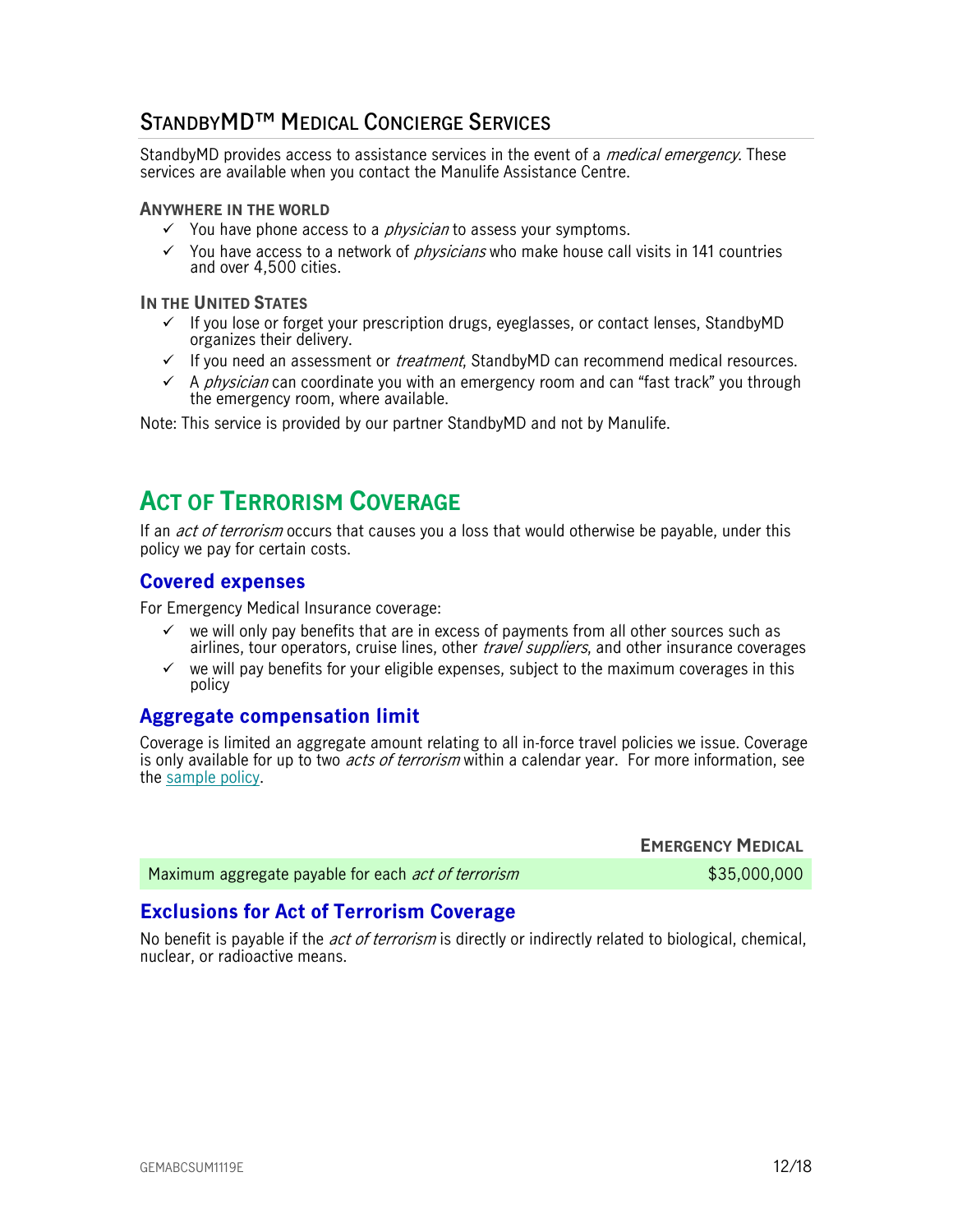## <span id="page-12-0"></span>**6. COST OF INSURANCE**



You can purchase this insurance for a fixed, single payment. This insurance premium provides coverage for one trip and it is not renewable.

You can get a quote for different premium amounts from the travel agency where you purchase your insurance.

Premiums are calculated based on the following criteria:

- age
- the length of the trip
- the amount of coverage you choose
- the plan you qualify for, based on the medical *questionnaire* you completed if you are 60 years of age or older
- single or family coverage

#### **COST OF FAMILY COVERAGE**

For family coverage to apply, you must pay an additional premium equal to 2 times the rate for the *oldest* parent or grandparent.

#### <span id="page-12-1"></span>**What is included in the premium**

The premium includes:

- $\checkmark$  premium tax
- $\checkmark$  the cost of any administration by us

#### <span id="page-12-2"></span>**Other fees and costs**

The insurance is sold only within Canada by authorized Manulife distributors. The sale is subject to applicable federal and provincial sales taxes.

There are no other fees or expenses related to the cost of the insurance.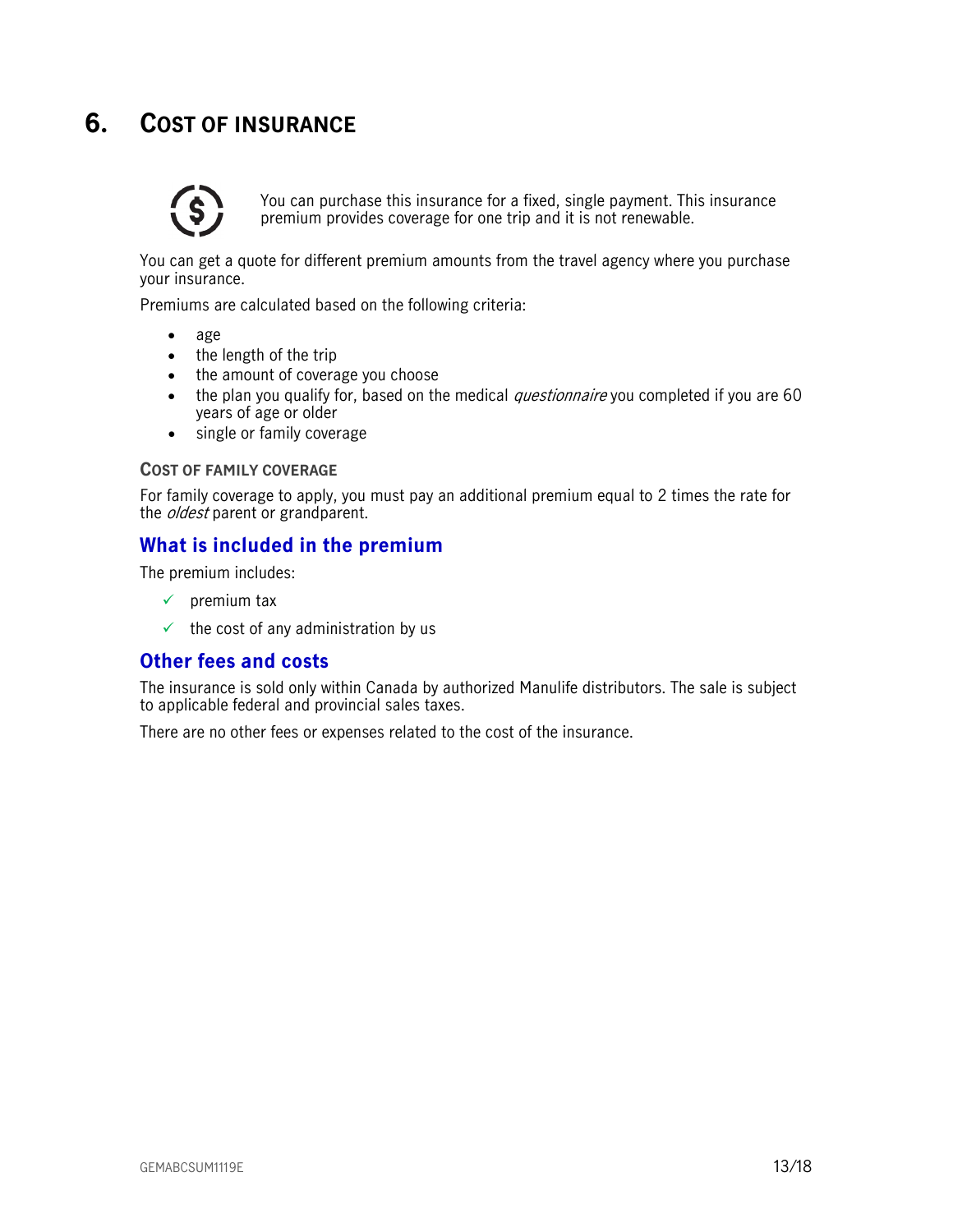## <span id="page-13-0"></span>**7. HOW TO MAKE A CLAIM**



You can use the TravelAid™ mobile app to make a claim.



You can submit your claim online at [Manulife.acmtravel.ca](https://manulife.acmtravel.ca/accounts/login/) You will need all your documentation available and in electronic format.



You can also write to us at the following address: Manulife Travel Insurance c/o Active Care Management P.O. Box 1237, Station A Windsor, ON N9A 6P8

Claims are administered by our partner, Active Care Management (ACM).

Website: [active-care.ca](http://www.active-care.ca/)

In North America: 1-855-841-4793

### <span id="page-13-1"></span>**90 DAYS TO MAKE YOUR CLAIM**

You must send us your claim within 90 calendar days of an event.

We can accept claims up to 12 months after the event if you aren't able to submit your claim sooner. For example, if you are in a coma and no one can make the claim for you.

#### <span id="page-13-2"></span>**Supporting receipts and documents**





**CLAIM FORM**

To obtain a form, contact the Assistance Centre, download the TravelAid™ mobile app or certificate, or a police report visit the [ACM website.](https://www.active-care.ca/claims/)

#### **PROOF OF EVENT**

For example, your medical records or a medical



**ORIGINAL BILLS AND RECEIPTS** 

For example, your transportation tickets or accommodation receipts, or receipts for medical expenses

#### <span id="page-13-3"></span>**We pay within 30 days if your claim is approved**

We notify you of our decision within 30 days after receiving your claim and all supporting documents. If we decline your claim, we explain our reasons to you, in writing.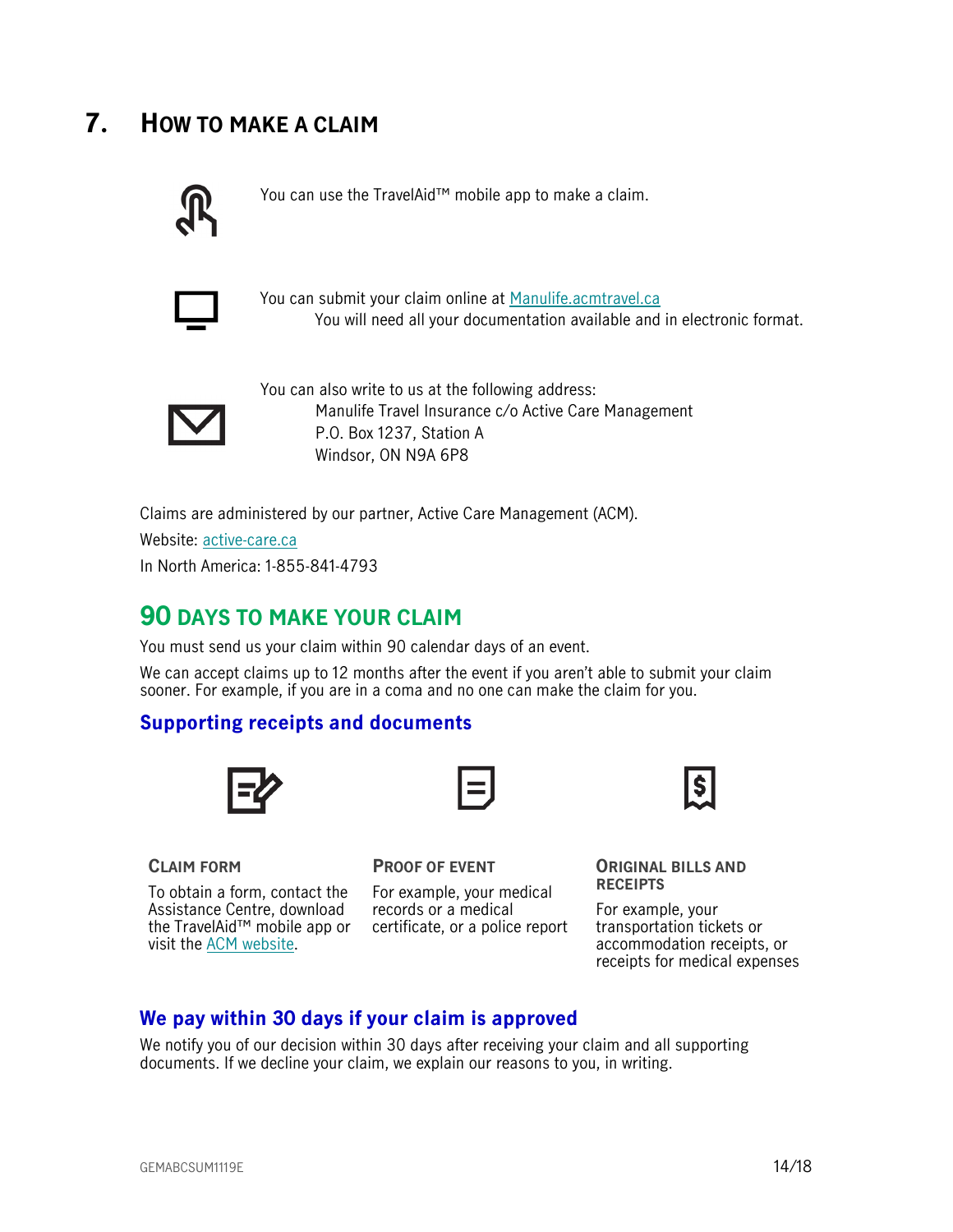### <span id="page-14-1"></span>**YOUR LEGAL RIGHTS IF YOU DISAGREE WITH OUR DECISION OR WANT TO FILE A COMPLAINT**

#### <span id="page-14-2"></span>**1. You can ask us to reconsider your claim**

We will reconsider your claim if you provide us with additional arguments, information, or documentation. You can contact Customer Service, then Customer Service management and, if you are still not satisfied, the Manulife Ombuds Office. For more information:

<https://www.manulife.ca/personal/support/contact-us/resolve-a-complaint.html>

#### <span id="page-14-3"></span>**2. You can contact the OmbudService for Life & Health Insurance**

The OmbudService for Life & Health Insurance is an independent organization that helps people who want to file a complaint about their insurance coverage. For more information: [olhi.ca](http://www.olhi.ca/)

#### <span id="page-14-4"></span>**3. Quebec residents can contact the Autorité des marchés financiers**

The Autorité des marchés financiers reviews your file and can help us find a solution together, such as offering dispute resolution services. For more information: [lautorite.qc.ca/en/general](https://lautorite.qc.ca/en/general-public/assistance-and-complaints/)[public/assistance-complaints-and-compensation/](https://lautorite.qc.ca/en/general-public/assistance-and-complaints/)

#### <span id="page-14-5"></span>**4. You can appeal our decision in court**

<span id="page-14-0"></span>If you decide to appeal our decision in court, you need to appeal within the 3-year time frame prescribed by the Civil Code (prescription period). We recommend that you seek legal advice for information on your rights and the appeal process.

### **8. YOUR RIGHT TO TERMINATE INSURANCE**

#### <span id="page-14-6"></span>**Within 10 days after purchasing your insurance: full refund**

We refund you the insurance premium in full if you meet **all** the following conditions:

- $\checkmark$  You cancel your insurance no later than 10 days after signing the *Application*.
- $\checkmark$  You cancel your insurance before the planned *departure date* shown in your *confirmation*.
- $\checkmark$  You do not have any claims in progress.

#### **YOU MUST CANCEL YOUR INSURANCE IN WRITING**

Contact Manulife if you want to cancel your insurance. See the [How to contact us](#page-1-0) section at the beginning of this summary. Your travel booking and any other contract you enter with your travel agency remains in effect. You may lose certain discounts or benefits if you cancel the insurance.

#### <span id="page-14-7"></span>**No refund in other cases**

You can terminate your policy at any time, but you will not be entitled to a refund in other cases.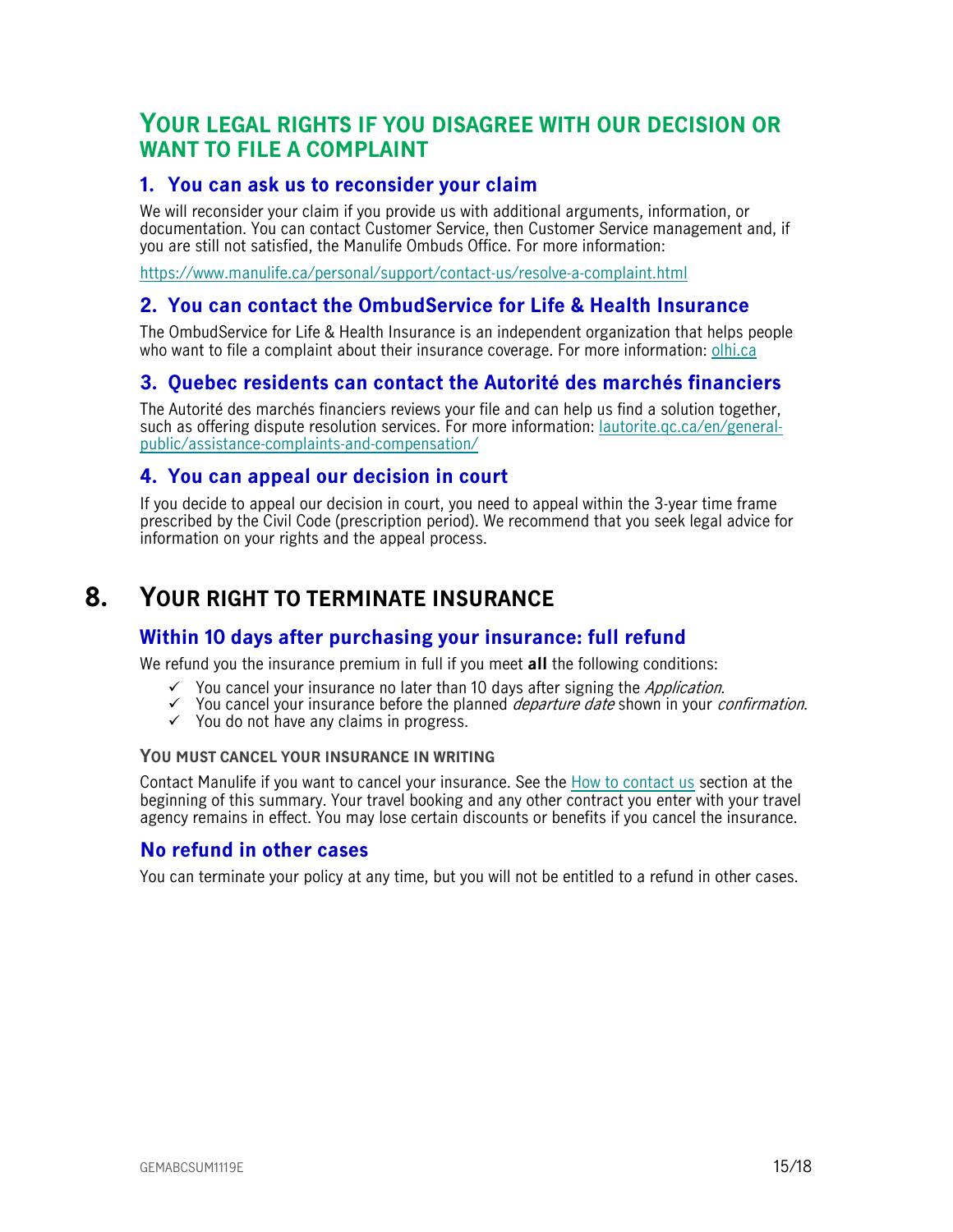## <span id="page-15-0"></span>**9. DEFINITIONS**

#### **Act(s) of terrorism**

Any activity that involves threat to use or the actual use of violence or any dangerous or threatening act, or the use of force. Such act is directed against the general public, governments, organizations, properties or infrastructures, or electronic systems. The intention of such activity is to:

- instill fear in the general public:
- disrupt the economy;
- intimidate, coerce or overthrow a sitting government or occupying power; and/or
- promote political, social, religious or economic objectives.

#### **Act of war**

Hostile or warlike action, whether declared or not, in a time of peace or war, whether initiated by a local government, foreign government or foreign group, civil unrest, insurrection, rebellion or civil war.

#### **Change in medication**

The medication dosage, frequency or type has been reduced, increased or stopped, and/or new medication(s) has/have been prescribed. Exceptions: the routine adjustment of Coumadin, warfarin or insulin (as long as they are not newly prescribed or stopped) to test your blood levels; and a change from a brand name medication to a generic brand medication of the same dosage.

#### **Children, grandchildren**

Your unmarried, dependent son or daughter, or your grandchild(ren) travelling with you or joining you during your trip and who is:

- under 21 years of age, or
- under 26 years of age if a full-time student, or
- your *child* of any age who is mentally or physically disabled.

**WARNING:** For Emergency Medical Insurance, a *child* must also be older than 30 days of age

#### **Confirmation**

The application for this policy, and any other documents confirming your insurance coverage once you have paid the required premium; and where applicable, includes the medical questionnaire and your trip arrangements. It may also include tickets or receipts issued by an airline, travel agent, tour operator, rental agency, cruise line or other accommodation or travel provider with whom you made arrangements for your trip.

#### **Departure date**

The date you leave for your trip

#### **Government health insurance plan**

Health insurance coverage that a Canadian provincial or territorial government provides to its residents.

#### **Heart condition**

Any disorder relating to your heart. *Heart conditions* include but are not limited to the following:

- An abnormal cardiac test result
- Atrial fibrillation
- Chest pain or discomfort due to the heart, or angina
- Heart failure, or heart attack, or myocardial infarction, or cardiac arrest
- Heart murmur (Does not include a murmur that existed as a child if the *physician* has advised that there is no murmur as an adult.)
- Narrowing or blockage of a coronary artery, or coronary artery disease
- Prior heart surgery of any kind, including but not limited to angioplasty, bypass surgery, valvuloplasty, valve replacement, heart ablation surgery, heart transplantation or surgery for any congenital heart disorder
- Any heart valve disorder, or any rapid, or slow, or irregular heartbeats or heart rates for which a physician has prescribed medication, or for which there has been surgery or cardioversion
- Treatment with a pacemaker or a cardiac defibrillator device
- Water on the lungs or swelling of the ankles due to a heart disorder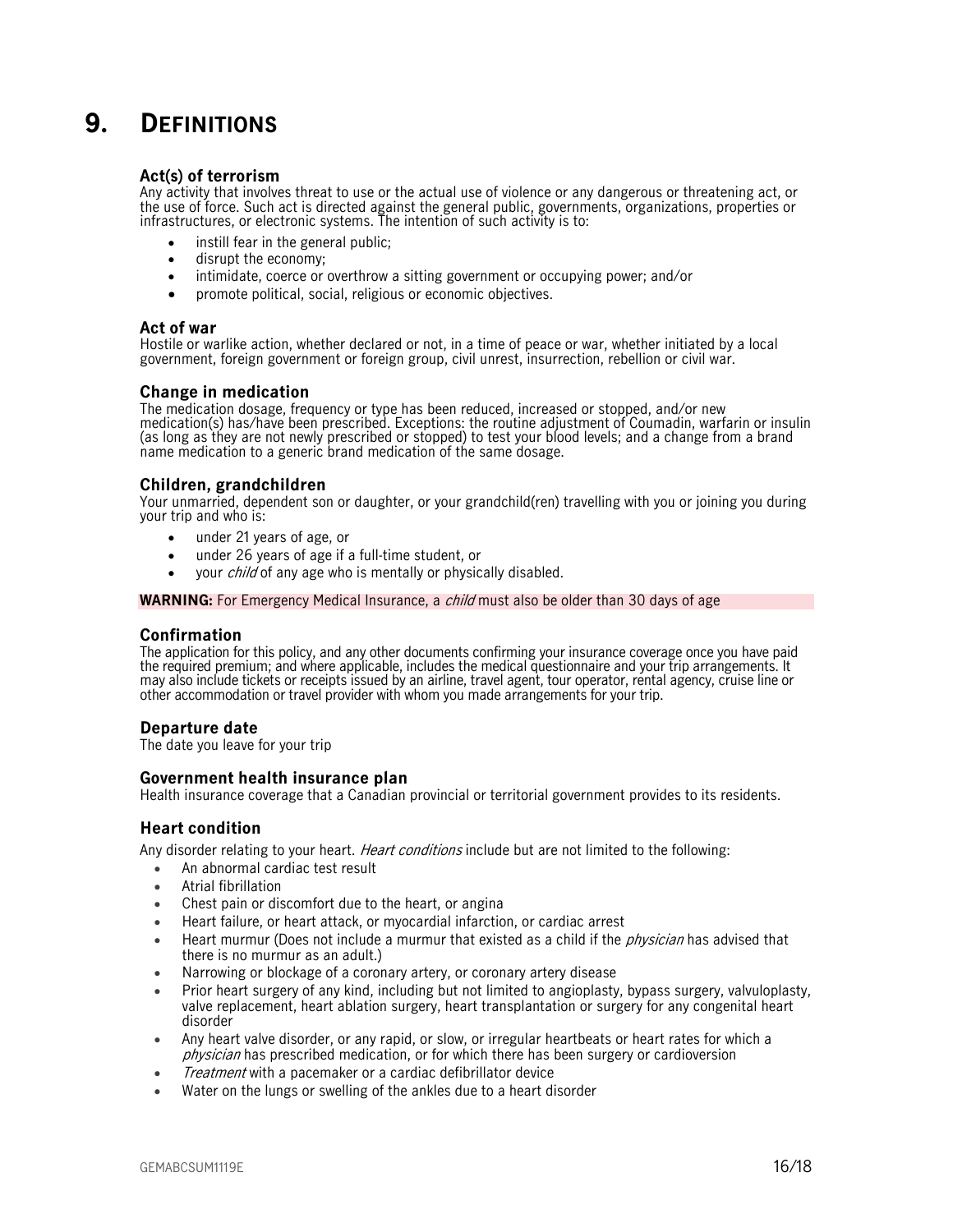#### **Home**

Your Canadian province or territory of residence. If you requested your coverage to start when you leave Canada, *home* means Canada.

#### **Hospitalization (Hospital)**

An institution that is licensed as an accredited hospital that is staffed and operated for the care and treatment of in-patients and out-patients. Treatment must be supervised by physicians and there must be registered nurses on duty 24 hours a day. Diagnostic and surgical capabilities must also exist on the premises or in facilities controlled by the establishment.

**WARNING:** Hospital is not an establishment used mainly as a clinic, extended or palliative care facility, rehabilitation facility, addiction treatment centre, convalescent, rest or nursing home, home for the aged or health spa.

#### **Immediate family**

Spouse, parent, legal guardian, step-parent, grandparent, step-grandparent, *grandchild*, in-law, natural or adopted child, step-child, brother, sister, step-brother, step-sister, aunt, uncle, niece or nephew.

#### **Injury**

Sudden bodily harm that is caused by external and purely accidental means, and independent of any sickness or disease.

#### **Medical condition**

Any disease, sickness, or *injury* including symptoms of undiagnosed conditions.

#### **Medical emergency**

A sudden and unforeseen occurrence of a *medical condition* that requires immediate treatment.

**WARNING:** A *medical emergency* no longer exists when the evidence reviewed by Assistance Centre indicates that no further *treatment* is required at destination or you are able to return to your province or territory of residence for further *treatment*.

#### **Minor mental or emotional disorder**

- having anxiety or panic attacks, or
- being in an emotional state or in a stressful situation.

A minor mental or emotional disorder is one where your treatment includes only minor tranquilizers or minor anti-anxiety (anxiolytics) medication or no prescribed medication at all.

#### **Physician**

A person:

- who is not you or a member of your *immediate family* or your *travel companion*;
- licensed in the jurisdiction where the services are provided, to prescribe and administer medical treatment.

#### **Questionnaire**

The document you must fill out truthfully and accurately to confirm your eligibility and premium (rate) category.

#### **Reasonable and customary**

Charges incurred for goods and services that are comparable to what other providers charge for similar goods and services in the same geographical area.

#### **Sickness**

Illness, disease, disorder, or any symptom.

#### **Spouse**

Someone to whom one is legally married, or with whom one has been residing and publicly represented as a spouse.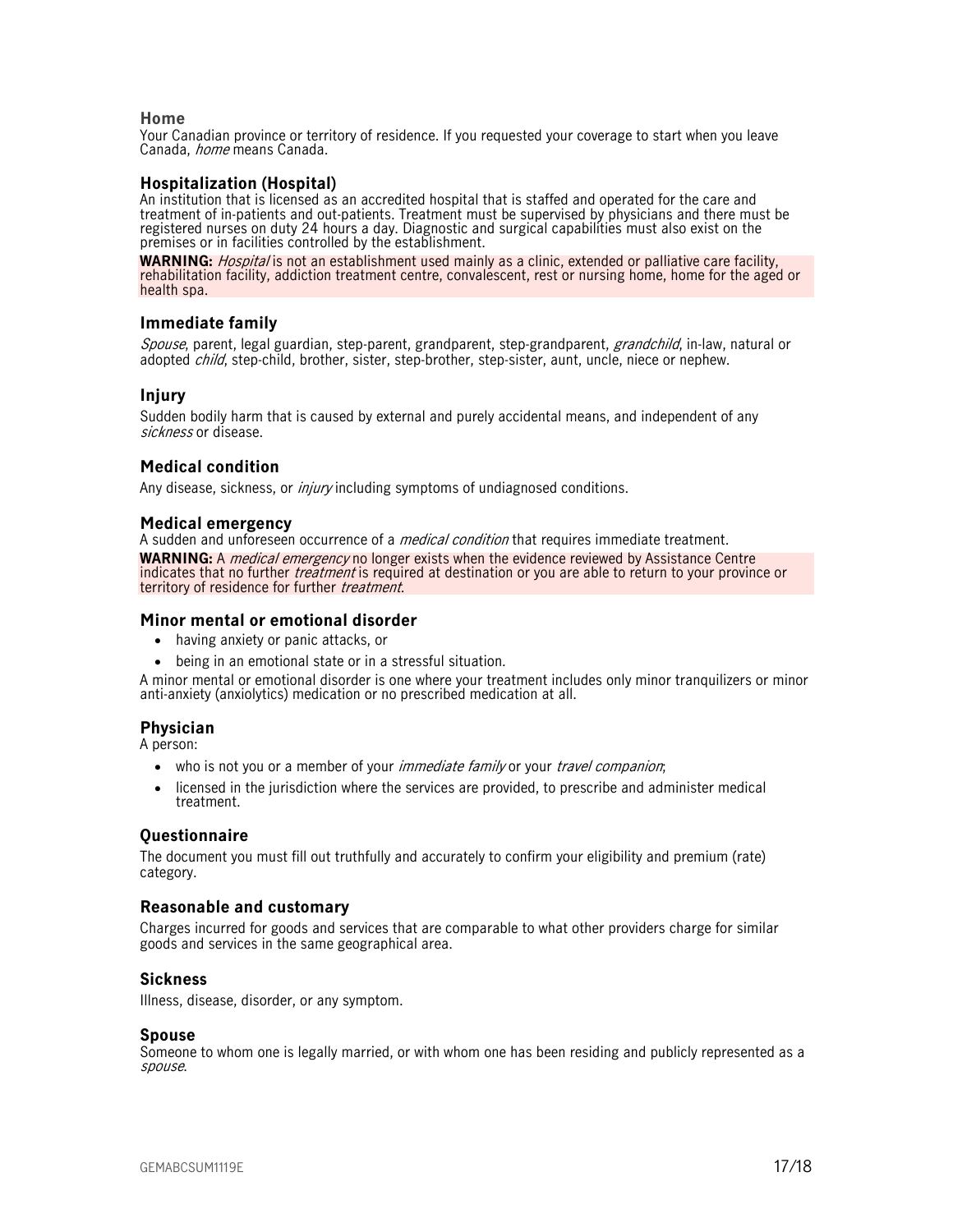#### **Stable**

A *medical condition* is stable when all the following criteria are true:

- there has not been any new *treatment* prescribed or recommended, or change(s) to existing *treatment* (including a stoppage in *treatment*), and
- there has not been any *change in medication*, or any recommendation or starting of a new prescription drug, and
- the *medical condition* has not become worse, and
- there has not been any new, more frequent or more severe symptoms, and
- there has been no *hospitalization* or referral to a specialist, and
- there have not been any tests, investigation or *treatment* recommended, but not yet complete, nor any outstanding test results, and
- there is no planned or pending *treatment*.

All of the above conditions must be met for a medical condition to be considered stable.

#### **Travel companion**

Someone who shares trip arrangements and accommodations with you on any one trip. WARNING: A maximum of 5 people, including you, may be considered *travel companions* on any one trip.

#### **Treatment**

Hospitalization, a procedure prescribed, performed or recommended by a physician for a medical condition. This includes but is not limited to prescribed medication, investigative testing and surgery.

**WARNING:** Any reference to testing, tests, test results, or investigations excludes genetic tests. "Genetic test" means a test that analyzes DNA, RNA or chromosomes for purposes such as the prediction of disease or vertical transmission risks, or monitoring, diagnosis or prognosis.

Insurance products are underwritten by The Manufacturers Life Insurance Company (Manulife).

TravelAid is a trademark of Active Claims Management (2018) Inc. and is used Manulife and its affiliates under license.

StandbyMD is a trademark of Healthcare Concierge Services Inc, owned by Global Excel Management Inc.

Manulife, Manulife & Stylized M Design, and Stylized M Design are trademarks of The Manufacturers Life Insurance Company and are used by it, and by its affiliates under license.